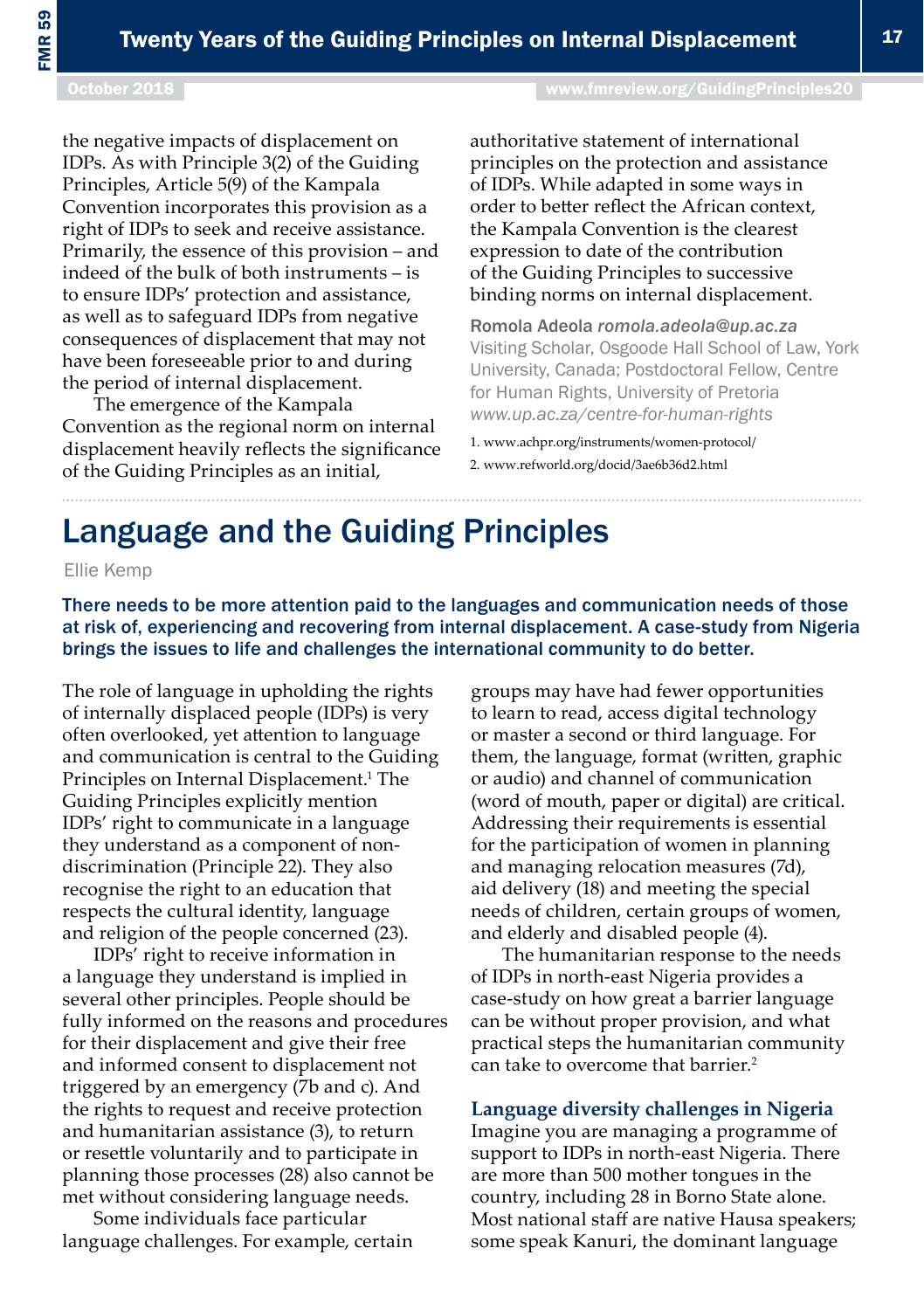[www.fmreview.org/GuidingPrinciples20](http://www.fmreview.org/dayton20
) Decree Control of the Control of the Control of the Control of the Control of the Control of the Control of the Control of the Control of the Control of the Control of the Control of th

of Borno and the surrounding area. Senior managers report that interviews with IDPs often entail a four-stage translation between English, Hausa, Kanuri and another local language and that they are not confident of having an accurate analysis of needs and priorities. Focus group discussions are held in Hausa and Kanuri because those are the languages your team members speak. Some IDPs cannot participate because they do not speak those languages, and staff have no way of knowing how many IDPs cannot communicate in those dominant languages.

You worry that potentially life-saving information on issues like disease prevention and eligibility for assistance is not getting through to all those who need it. Even getting information out in Hausa and Kanuri is problematic. You ask Hausa and Kanuri speakers on your team to translate key messages, and others to translate them back into English so you can check for accuracy – but that is slow. Your team trains some IDPs as community mobilisers to facilitate two-way communication in other local languages. But you have no way of checking how good their understanding of the Kanuri translation is, how accurately they render it in their own language, or whether the community mobilisers are meeting the language needs of all IDPs in each location.

You ask yourself: How easily are displaced people able to claim their right to protection and assistance? Are the most vulnerable individuals able to communicate their needs or report discrimination or abuse? If the host community and the IDPs do not speak the same language, are we unintentionally fuelling tensions between them by communicating in one rather than the other?

It is an aid worker's nightmare. You don't have sufficient information about the languages people speak and understand. And even if you did, you would lack the resources to communicate in those languages. You fear that you might not be fully upholding the rights set out in the Guiding Principles, despite your best intentions.

## **From an IDP's perspective**

The situation is frustrating for aid workers but it can be humiliating and terrifying for the IDPs themselves. Now imagine you're an internally displaced woman in one of the camps. Like many women in north-eastern Nigeria, you have no formal education and



Mental health outreach workers from IOM and translators from Translators without Borders conduct research in Maiduguri, Nigeria, on how well words like 'stress' and 'abuse' are understood in Kanuri and Hausa, and whether phrases like 'mental health' carry a stigma.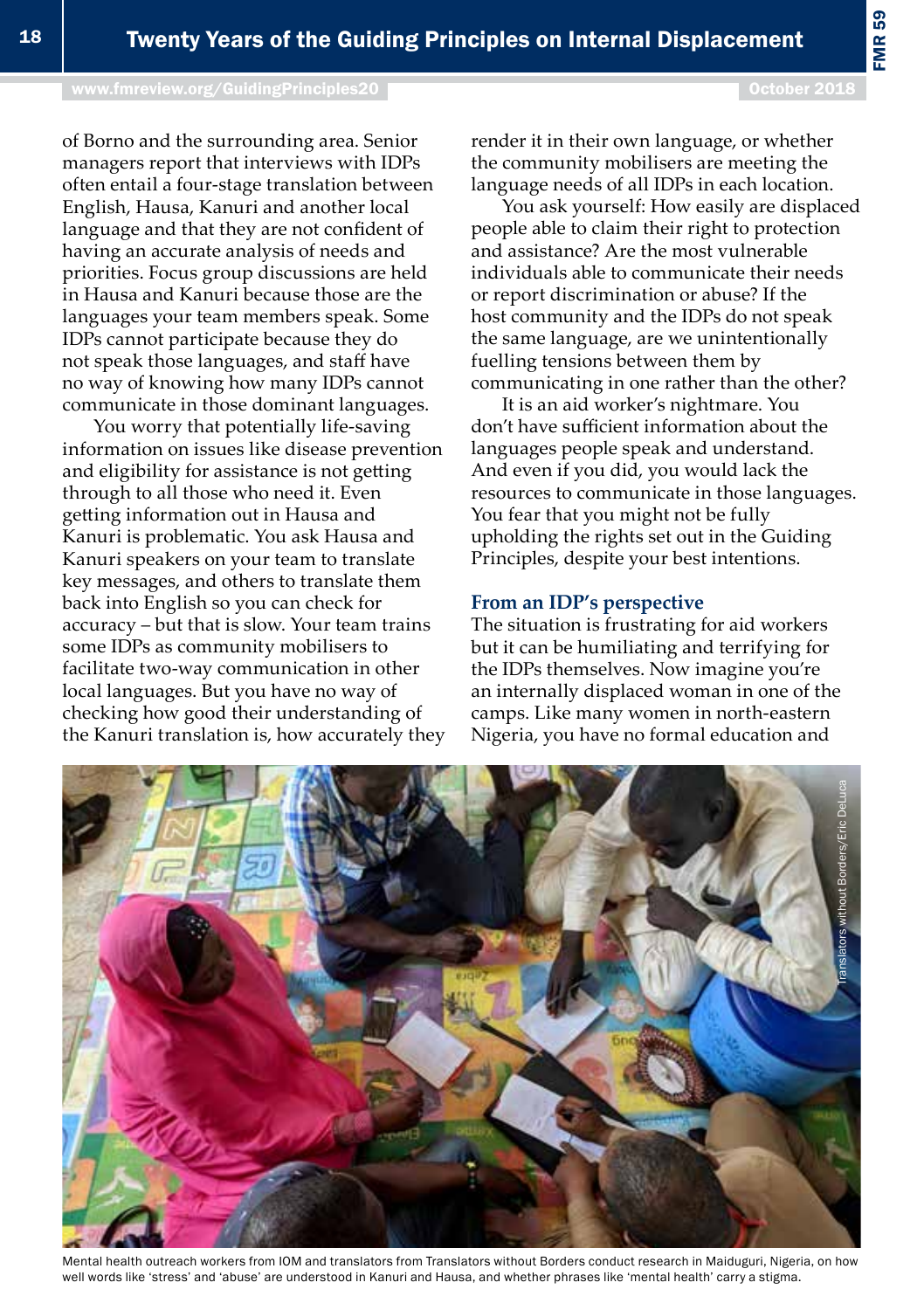#### October 2018 **[www.fmreview.org/GuidingPrinciples20](http://www.fmreview.org/dayton20
)**

you can't read. You are a native speaker of Marghi, one of more than 30 languages and dialects spoken by IDPs across the area hardest hit by the conflict. This language is the mother tongue of 200,000 people but it is not used to communicate with people in the camp where you are living. You never had the chance to learn Hausa and although you understand some spoken Kanuri, you're not confident speaking it.

You haven't seen your husband or teenage sons since you fled your village, and you fear for their safety. You don't know how to access information about missing persons. You worry that your house and land will have been taken over by someone else in the years since you left. You know other IDPs have received advice from a non-governmental organisation (NGO) about documenting their property ownership but they had to rely on – and pay – an educated man from the host community to interpret for them with the NGO. Other IDPs from your village are saying they might go home, even if it's not safe. You don't have enough reliable information about the situation back home to decide whether you should join them.

Your youngest child has a bad bout of diarrhoea. The oral rehydration salts you were given to treat him came with instructions in Hausa; you had to ask one of the young men in the camp to tell you what it said. You earn money for food by re-selling cheap goods that you buy at the nearest market, using the few words of Kanuri you know. You are afraid your children still aren't getting enough to eat, and you'd like to ask if more help is available. But the aid workers don't speak Marghi and you can't read the posters they put up.

This is the real nightmare. You're doing what you can but you're unsure what help you're entitled to, and even if you knew, you can't access it directly. You've never heard of the Guiding Principles; in these circumstances, you certainly can't claim the rights they enshrine.

#### **Language gaps**

The Displacement Tracking Matrix (DTM) of the UN Migration Agency (IOM) indicates that 38% of IDPs in north-east Nigeria

are not receiving information in their mother tongue. Speakers of some minority languages are particularly affected. Just 8.3% of Marghi-speaking IDPs receive information in their own language, and lack of information is reported to be a serious problem for 53% of Marghi speakers.

In July 2017, Translators without Borders (TWB) partnered with NGOs Oxfam and Girl Effect to survey a sample of camp residents and host communities to better understand their language preferences.3 We found that IDPs speak many more languages than the primary and secondary languages reported to DTM researchers, with our survey identifying at least 10 and sometimes more than 20 mother tongues at each of the five sites.

Four out of five respondents preferred to receive information in their own language, although many could not read in that language. Since almost all information is currently provided in Hausa or Kanuri, TWB tested understanding of humanitarian messages in those languages. We found that only 23% of residents could answer a simple comprehension question on a short written text in one or other of these languages. That figure increased to 37% when a simple drawing accompanied the text. For Hausa and Kanuri, only audio messaging was effective across all population groups, at least for simple items of information. 91% of uneducated women whose mother tongue was not Hausa or Kanuri were unable to understand the written text. Participation, informed consent and access to services seem a distant prospect in such a context.

The preferred and most effective method – in-person or audio communication – can be provided with support from trained interpreters or field staff recruited and trained from among the displaced population. Because relaying audio information leaves no permanent record for the listener, it is best used in combination with simple text and graphics. For mass communication, radio is the obvious option – but unfortunately DTM data indicates fewer than 40% of households having access to radios.